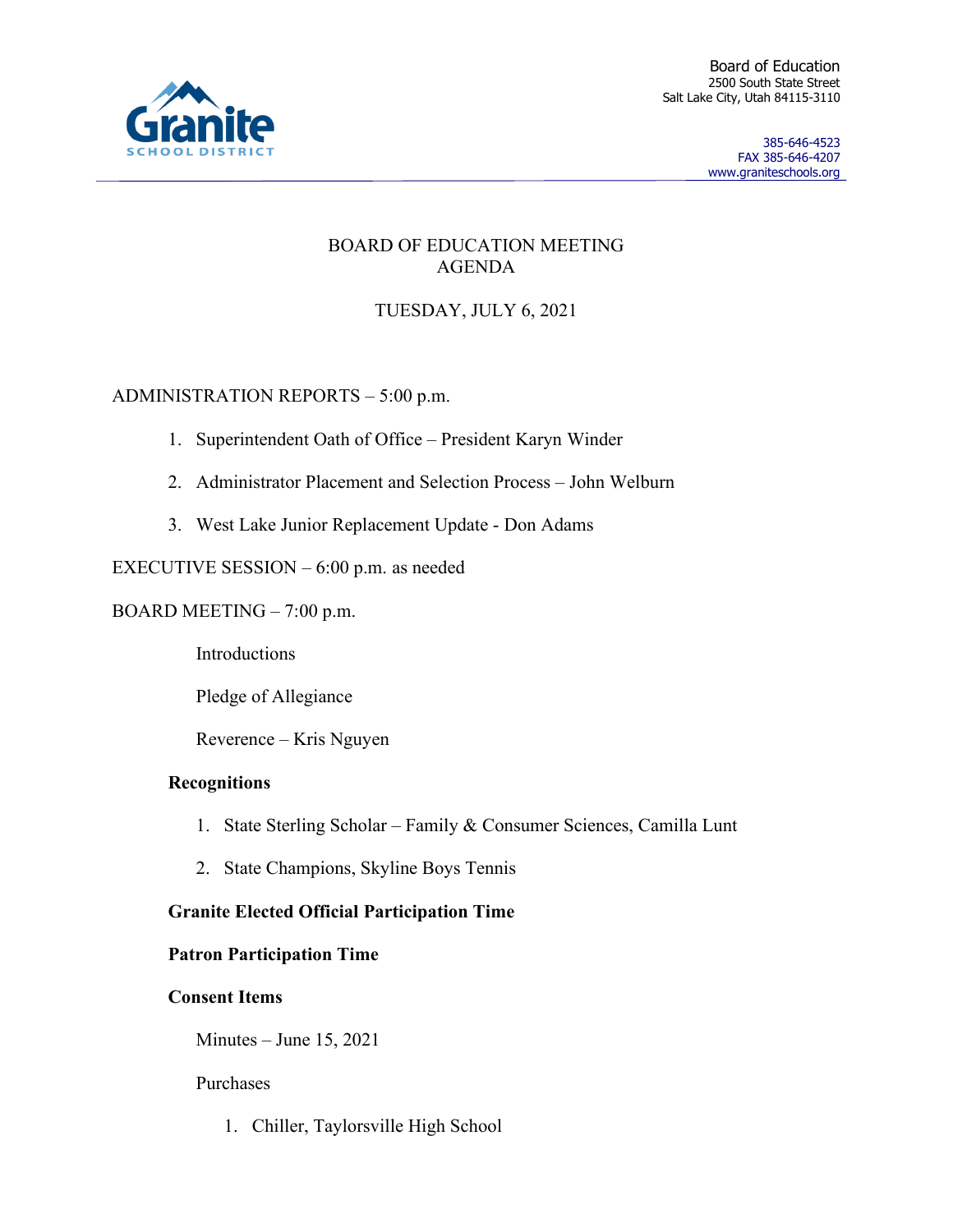- 2. Excess Workers Compensation Insurance
- 3. HVAC Units, GTI Relocatable Buildings
- 4. IT Programming Services, Information Systems Department
- 5. Kami Subscription, Educational Technology Department
- 6. Math Fact Fluency Kits, K-2
- 7. Playground Equipment, Morningside Elementary

#### Change Orders

- 1. Electrical Work, West Lake Junior High School
- 2. Skyline High Rebuild

#### Personnel

- 1. Employee Hires and Separations
- 2. Administrative Appointments and Transfers

#### Financial Reports

- 1. Purchase Order Summary, FY 21
- 2. Purchase Order Summary, FY 22
- 3. Accounts Payable Pay Vouchers
- 4. Direct Electronic Transfer of Funds
- 5. Change Order Summary Report June 8 28, 2021
- 6. Principals' Cash Report May 2021
- 2022 Board Meeting Calendar

2021-22 Daily Time Schedule

Granite Educational Support Professionals Association (GESPA) Agreement

#### **Information Item**

Summer School Report – Jadee Talbot

#### **Final Action Items**

1. Article VIII.A.27 Naming of School and District Buildings, Campus Venues, and Mascots